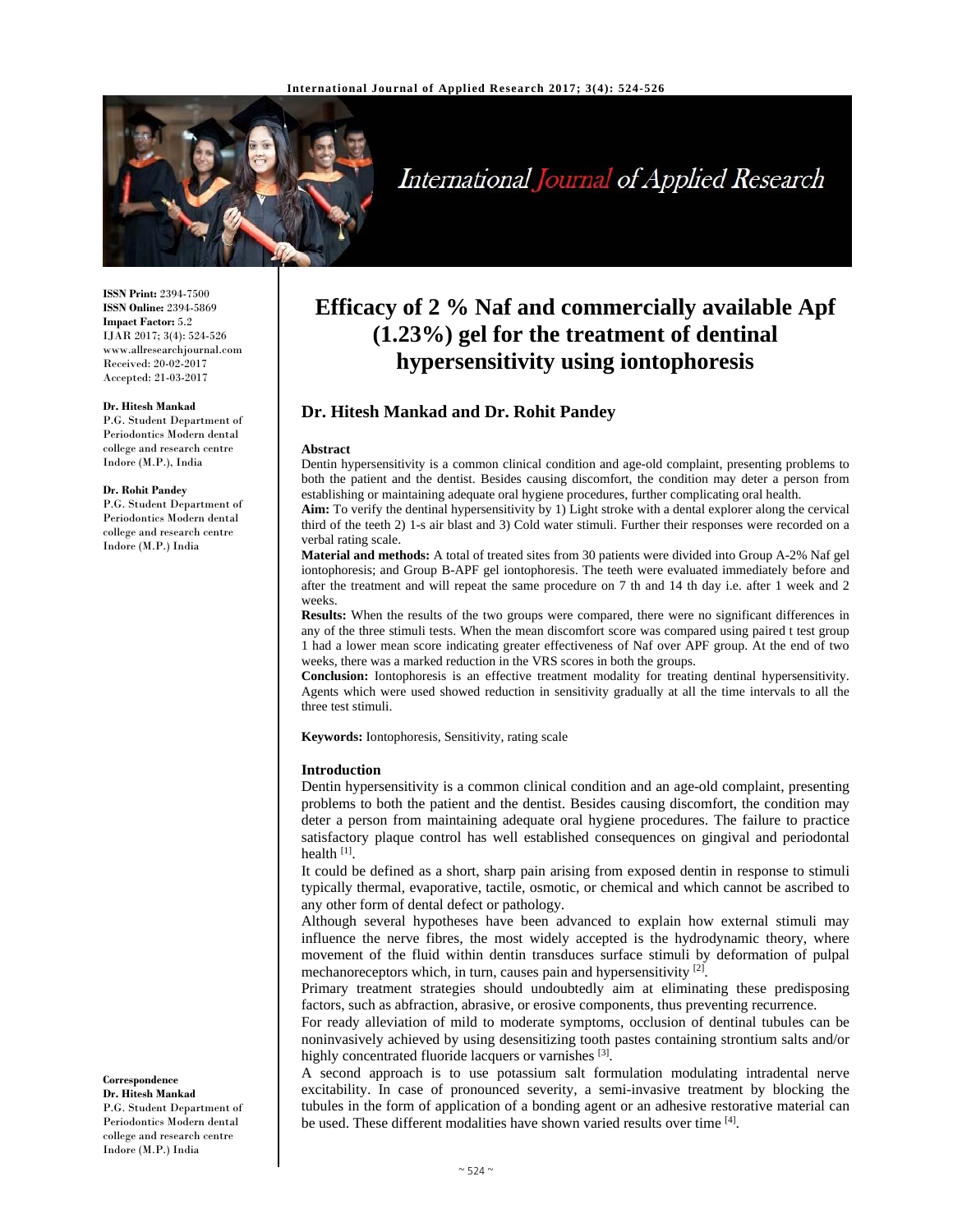#### **Aims & objectives**

The purpose of this study was to evaluate the efficacy of 2% NaF-iontophoresis and a commercially available desensitizing agent i,e, 1.23% APF gel in reducing dentin hypersensitivity.

#### **Materials and methods**

This Randomized split mouth trial for comparison of 2 treatment modalities viz iontophoresis using APF(1.23%) gel and 2% NaF solution was conducted in the Department of Periodontics, Modern Dental College and Research centre, Indore, India with the ethical approval of Joint ethics committee of college irrespective of age, gender, or socioeconomic status.

A total of 145 sites in 30 patients were identified and randomly divided into the 2 treatment groups.

Group A- 2% Naf gel iontophoresis and

Group B- APF gel iontophoresis.

#### **Inclusion criteria were as follows**

Signed informed consent, subjects above 18 years of age, presence of hypersensitivity to thermal, mechanical, sweet, or sour stimuli in at least 2 teeth comprising of different quadrant and systemically healthy.

#### **Exclusion criteria were as follows**

- 1) Fractured or restored teeth, carious teeth,
- 2) Subjects undergoing orthodontic treatment,
- 3) Subjects on analgesics, antibiotics, or desensitizing agents,
- 4) History of periodontal therapy in the last 6 months
- 5) Pregnant women or lactating mothers, and
- 6) Subjects with unshielded cardiac pace maker.

#### **Study design and treatment**

Suitability for recruitment was assessed at the screening visit. The potential target sites were identified and informed consent was obtained. The tooth to be tested was isolated using cotton rolls and the 3 stimulus tests were performed in order, with the least painful, that is tactile test first followed by the air blast and finally the cold water test. Each of these tests was performed with an interval of 5 min separating them.

**1) Tactile test:** A sharp dental explorer (17/23) was passed lightly across the affected area of the tooth, perpendicular to the long axis of the tooth. The test was repeated three times before a score, using the discomfort scale, was noted.

**2) Air blast test:** A blast of air from a dental syringe at 60 pound/inch<sup>2</sup> pressure was directed onto the affected area of the tooth for 1 second from a distance of 10 mm (measured by taping a scale to the three-way syringe); the adjacent teeth were protected using cotton rolls.

**3) Cold water test:** A precooled 1 cc disposable syringe was filled with freshly melted ice-cold water. The teeth were isolated with cotton rolls and the stimuli were applied.

For all stimuli tests, patient response was recorded on the following scale:

- $0 =$  no significant discomfort, or awareness of stimulus;
- $1 =$  discomfort, but no severe pain;
- $2$  = severe pain during application of stimulus; and
- $3$  = severe pain during and after application of stimulus

#### **Application of agents**

**Group A:** The 2% sodium fluoride solution was made by dissolving 200 mg of sodium fluoride powder in 10 ml of distilled water in a plastic bottle; the solution was freshly prepared each time and applied on the sensitive tooth surface.

Cotton soaked in normal saline was wrapped around the other (inactive) electrode which was held firmly between the fingers of the patient's left hand.

The equipment was then switched on and the current knob was slowly turned clockwise until the ammeter read 0.5 mA, and this current was applied for 2 minutes per tooth, for a dosage of 1 mA per minute.

**Group B:** Iontophoresis-the tooth was isolated with cotton rolls, dried, and a thin layer of APF gel was applied with a brush (one stroke of the brush).

The iontophoresis unit was switched on with the circuit being completed and a progressively increasing current was applied to the tooth until the patient complained of pain or sensitivity. Once this threshold was reached, the APF gel was reapplied and the procedure was repeated at a lower ampere current.

The statistical analysis were performed using paired t test, unpaired t test.

When the results of the two groups were compared, there were no significant differences in any of the three stimuli tests. When the mean discomfort score was compared using paired t test group 1 had a lower mean score indicating greater effectiveness of Naf over APF group. At the end of two weeks, there was a marked reduction in the VRS scores in both the groups.

| <b>GRP</b> | Mean (tact) |     | Mean (Air) |     |     | Mean (Cold) |  |
|------------|-------------|-----|------------|-----|-----|-------------|--|
| A1         | 0.6         |     | 2.1        |     |     | 3.2         |  |
| A7         | 0.3         |     | 1.2        |     |     | 2.6         |  |
| A14        |             |     | 0.9        |     | 2.2 |             |  |
|            |             |     |            |     |     |             |  |
| B1         |             | 0.7 |            | 2.6 |     | 3.5         |  |
| B7         |             | 0.5 |            | 1.9 |     | 3.1         |  |
| <b>B14</b> |             |     |            | 1.8 |     |             |  |

| Grps                   | $N$ $Z$ $P$ |      |     |
|------------------------|-------------|------|-----|
| 1 B-final 30 0.16 0.21 |             |      | NS. |
| 2 B-final 30 0.52 0.14 |             |      | NS. |
| 3 B-final 30 1.09      |             | 0.09 | NS. |

#### **Discussion**

The term sensitive or hypersensitive dentin implies an abnormal sensation of an exposed dentin, exhibiting itself in the form of reflex or localized pain, sometimes in the absence of apparent sources of irritation, as a result of an external stimulus [5].

Tooth hypersensitivity can be viewed as a true pain syndrome. Clinically as an exaggerated response to a nonnoxious stimulus, an irritant such as tooth brushing, sweet and sour foods and thermal changes. The problem of hypersensitive teeth remains a source of annoyance to both patient and dentist.

# **Three mechanism have been proposed to explain dentin sensitivity**

Direct Innervation theory- The dentin contain nerve that respond when it is stimulated.